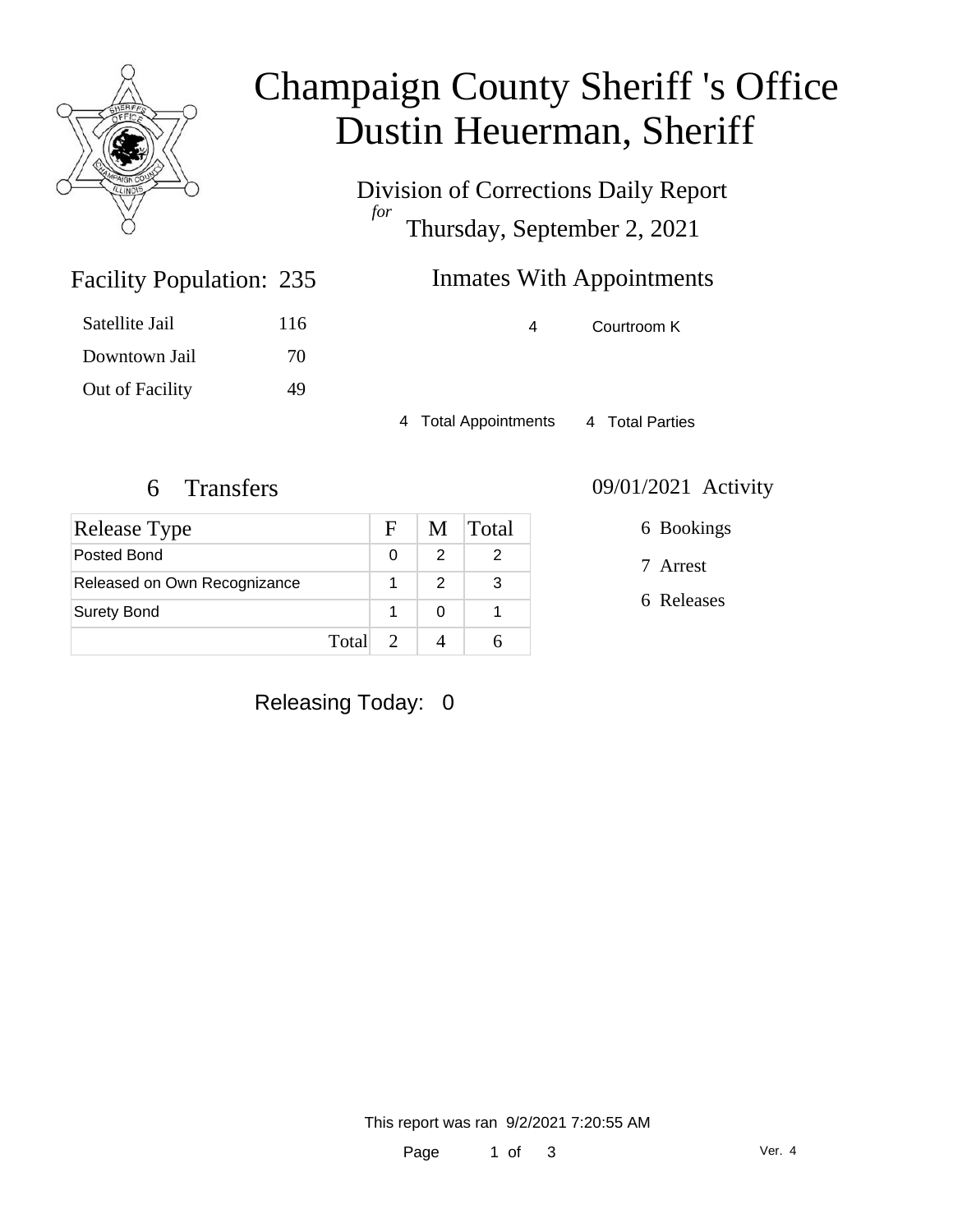

# Champaign County Sheriff 's Office Dustin Heuerman, Sheriff

Division of Corrections Daily Report *for* Thursday, September 2, 2021

#### Custody Status Count

- Civil Sentenced CCCC 1
- Electronic Home Dentention 18
	- Felony Arraignment 4
		- Felony Other 3
	- Felony Pre-Sentence 6
		- Felony Pre-Trial 144
	- Felony Pre-Trial DUI 1
	- Felony Sentenced CCSO 8
	- Felony Sentenced IDOC 29
	- Misdemeanor Arraignment 1
		- Misdemeanor Pre-Trial 2
			- Petition to Revoke 5
			- Remanded to DHS 13
				- Total 235

This report was ran 9/2/2021 7:20:55 AM